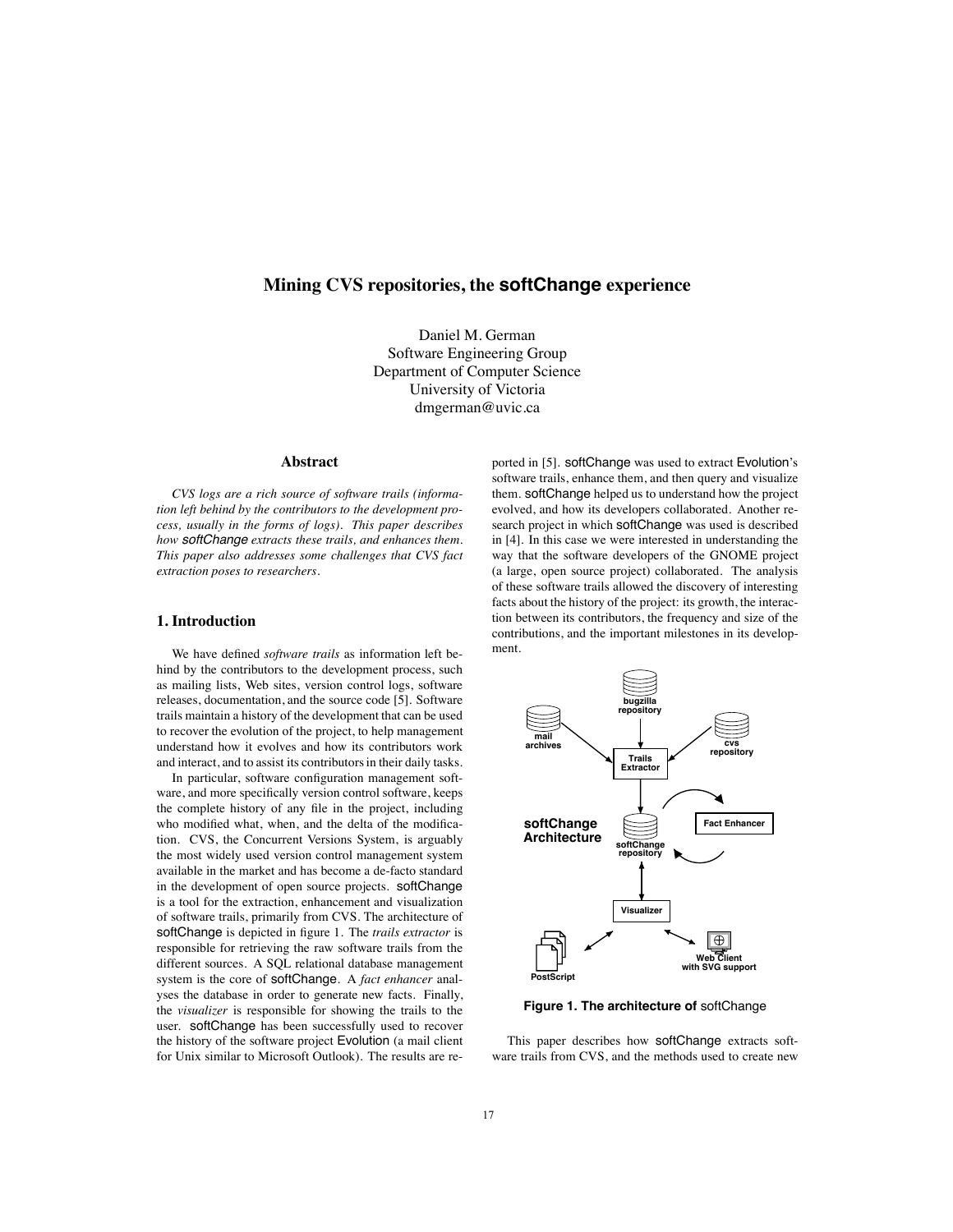facts. Section 2 describes related work, section 3 explains softChange's fact extraction in detail, with examples of how it was used to extract the CVS software trails from four major projects. Section 4 describes current challenges in trail extraction from CVS. We finish with our conclusions and future work.

# **2. Related Work**

The two most commonly used hypertext frontends to CVS are Bonsai [7] and lrx [6]. They operate by retrieving the revision information of each file, which is then stored in a relational database. Xia is a plugin for Eclipse for the visualization of CVS repositories[10] based on the Shrimp visualization tool [9]. Xia does not extract the CVS trails, instead it relies on the Eclipse's API to CVS, which makes it extremely slow in large projects. Liu and Stroulia have developed JReflex, a plug-in for Eclipse for instructors of software engineering courses [8]. It is designed to compare the differences in development styles in different teams, who does what, who works on what part of the project, etc. JReflex is intended to be a management oriented tool for browsing the CVS historical data. It uses the history log in CVS and the output of CVS log and stores the information in a relational database. Fisher and Gall have described a CVS fact extractor in [1], where they described the main challenges of creating a database of CVS historical data and then use it to visualize the interrelationships between files in a project [2]. In [3] CVS logs are used to expose relationships between classes and files that might not be found by other methods, such as call graphs.

# **3. Mining a CVS repository**

# **3.1. Retrieving file revisions**

Projects mining CVS historical data have relied on processing the output of its commands (e.g. cvs log), or the log files in the repository (CVSROOT/history). Unfortunately, the format of the output of CVS commands and its log files is not fully documented. In order to understand these formats, the first phase of the development of softChange used a "clean room" method. Our goal was to recover all the revisions to all the files in the repository. We followed the following procedure:

- 1. We selected one project as a test case (Evolution), and detailed the requirements for the extractor.
- 2. We were divided into two independent teams.
- 3. Each team reversed engineered the CVS formats and proceeded to create the extractor.
- 4. The extractors were run on the Evolution CVS repository, and their outputs compared.
- 5. When there were differences in the outputs both teams discussed the problem and determined which team's extractor was faulty (in some case, both were). Teams exchanged information about the formats but there was never exchange of code between teams.
- 6. We repeated this process until the extractors generated the same output.
- 7. The code from one team was dropped, and the other became the core of softChange.
- 8. We then proceeded to create a set of test-cases for future regression testing.

We have used softChange to extract the file revisions from several projects. Table 1 shows the main statistics of four selected projects. A snapshot of their CVS repositories was made on Feb  $17, 2004<sup>1</sup>$ . Mozilla <sup>2</sup> corresponds to the cross-platform Web browser, Evolution is a email client for Unix similar to Outlook, PostgreSQL is a SQL database management system; GNU gcc is the multi platform, multi language compiler.

#### **Table 1. CVS statistics from selected projects**

| Project    | Authors. | Files  | <b>Revisions</b> |
|------------|----------|--------|------------------|
| Mozilla    | 672      | 81.520 | 709.234          |
| Evolution  | 245      | 5.402  | 92.688           |
| PostgreSQL | 24       | 3.789  | 74.541           |
| GNU gcc    | 214      | 24.463 | 60.311           |

#### **3.2. Rebuilding modification requests**

CVS mining projects usually work at the file revision level. Files, however, are not usually modified alone. A developer will modify all the files necessary to complete a given task, and then commit them together (using the cvs commit command). Knowing which files are modified at the same time is important because it means that these files are somehow related (the change in one file is related to the change in the other file).

<sup>1</sup>You can find a copy of the cvs log command for each of the reviewed projects in http://view.cs.uvic.ca/softChange/mining2004/

<sup>&</sup>lt;sup>2</sup>The Mozilla CVS repository keeps track of the email address of the developer in its cvs id. A typical Mozilla cvs id has the form userid%domainname. An inspection of the different cvs ids suggests that the same developer has used different cvs ids, as her corresponding email address changes. For example these are three different cvs ids that seem to correspond to the same person: alecf, alecf%flett.org, alecf%netscape.com. There are 505 unique cvs ids when the domain name suffix has been stripped.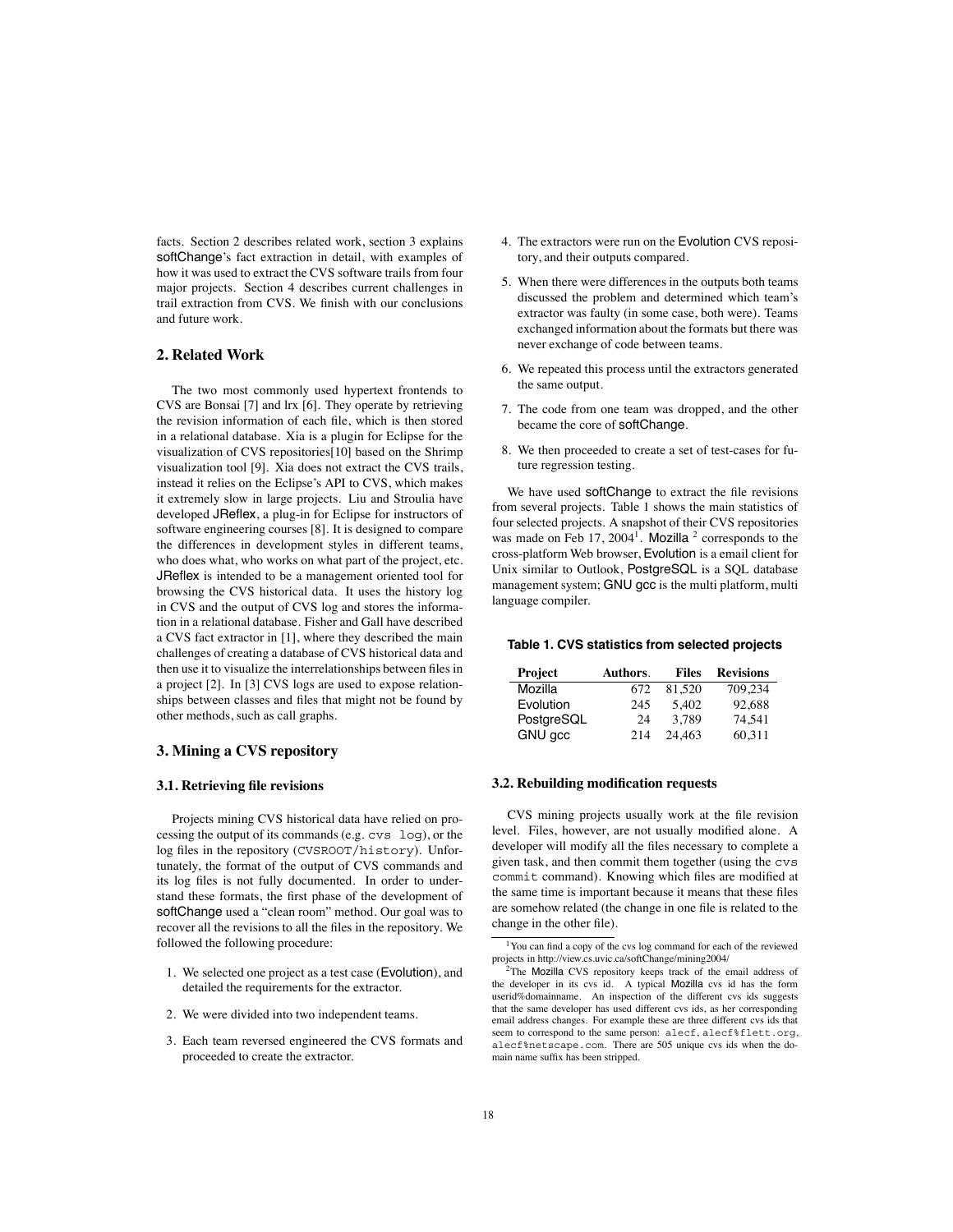Unfortunately CVS does not keep track of which files are committed at the same time. By analyzing the files' revisions softChange tries to recover, for each cvs commit, the files that its invocation modified. We denote a modification request (MR) as the set of files committed simultaneously by a developer in a "cvs commit" command.

To our knowledge, softChange is the only tool that attempts to recover modification requests. It uses a heuristic that is based on a sliding window algorithm. This algorithm takes 2 parameters as input: the maximum length of time that an MR can last  $\delta_{max}$ , and the maximum distance in time between two file revisions  $\tau_{max}$ . This algorithm is depicted in figure 2. Briefly, a file revision is included in a given MR if a) all the file revisions in the MR and the candidate file revision were created by the same author and have the same log message (a comment added by the developer during the commit); b) the candidate file revision is at most  $\tau_{max}$  seconds apart from at least one file revision in the MR; and c) the addition of the candidate file revision to the MR keeps the MR at most  $\delta_{max}$  seconds long.

```
// front(List) removes the front of the list
// top(List) and last(List)
// query the corresponding elements of the list
// Initialize set of all MRs to empty
MRS = \emptysetfor each A in Authors do
    List = Revisions by A ordered by datedo
       MR-list = \{front(List)\}MR.sTime = time(MR.list_1)while first(List) .time - MR.sTime ≤ δ_{max}∧
             first(List).time-last(MR.list) .time \leq \tau_{max} \wedgefirst(List).log = last(MR.list).log \wedgefirst(List).file \notin MR_list \underline{\textbf{do}}queue(MR-list, front(List))od
       MRS = MRS \bigcup \{MR\}until List \neq \emptysetod
```
#### **Figure 2. Algorithm to recover MRs**

Most MRs take few seconds to complete. But some tend to be rather long. There are several factors that affect the length of a MR. First, the size and number of files that compose the MR; second, the bandwidth available between the developer's computer and the CVS server (a slow link will slow down the time required to do the commit); and third, the load of the CVS server. In our experiments we have found that  $\tau_{max} = 45s$  and  $\delta_{max} = 600s$  are good values for these parameters (these values were used to extract the MRs discussed in this paper). Smaller values for these

parameters tend to split MRs, and larger numbers tend to combine two MRs into one).



**Figure 3. Number of files in an MRs**

Most MRs contain very few files. Figure 3 shows the distribution of the number of files in a MR (normalized to values from 0 to 1). The plot only shows MRs with 25 or less files), but there are larger MRs (for example, in Evolution we detected an MR which included 650 files, and in Mozilla one that included 5838 files). Note that the four projects have only 2, almost identical curves. This effect was interesting enough to further explore. We discovered that the use of *ChangeLog* files (files that document the changes made to the software) accounted for this sharp difference. Evolution and GNU gcc use *ChangeLogs*, and almost every MR that includes two or more files includes a change to a *ChangeLog* file. Mozilla and PostgreSQL do not use them. When *ChangeLogs* are not taken into account all the curves look remarkably similar. Further research is needed to verify if this is a coincidence or, indeed, this is a normal pattern in software development. Figure 4 shows the distribution of MRs during 2003 for the chosen projects.

#### **3.3. Other software trails**

softChange is able to retrieve and use other trails:

• *ChangeLog* files. If the project uses *ChangeLogs*, for every MR softChange extracts the delta of the corresponding *ChangeLog* file and associates it with it. *ChangeLogs* were originally defined by the Free Software Foundation, and they are commonly found in open source projects, and their objective is to explain how earlier versions of software are different from the current version. Figure 5 shows an excerpt of a *ChangeLog*. The format of a *ChangeLog* delta is very simple: the first line contains the date and author, followed by a sequence of changes (all indented).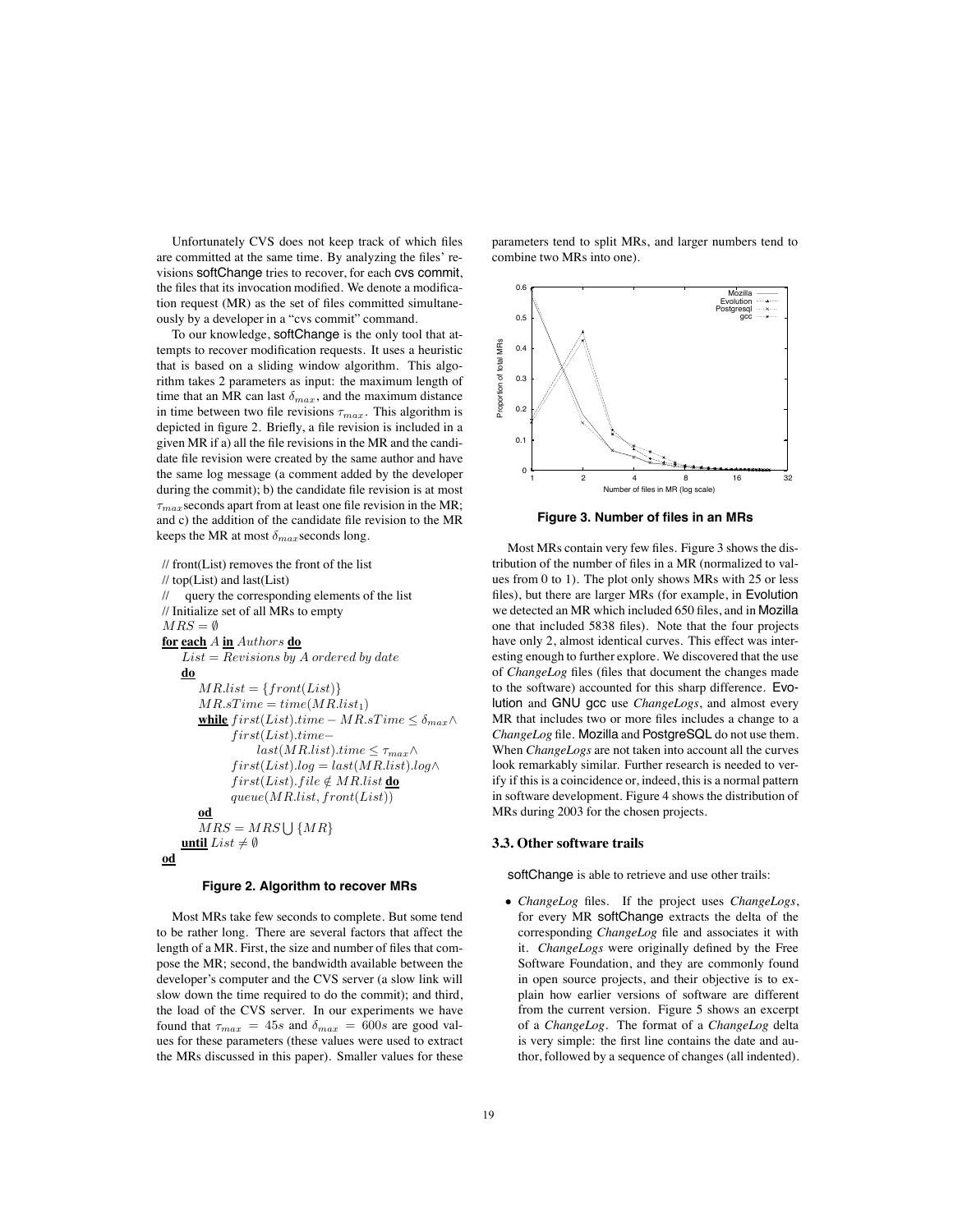

**Figure 4. MRs per month, 2003**

*ChangeLogs* are usually created by hand, although there are some utilities that help the developer in their creation. We plan to compare the information found in MRs with the one recorded in *ChangeLogs* in order to verify, both, the MR extraction algorithms and the quality of the *ChangeLogs*. Some projects use the *ChangeLog* delta as the corresponding CVS log message for a given MR.

• Bugzilla: It is customary for developers to record the Bugzilla bug number in the corresponding CVS log message of the MR that fixes it. Because this is a freeform, textual field, there is no standard on how this information should be recorded. Figure 6 shows several cvs log comments that correspond to bug fixes. Based on our observations, the following regular expression matches the most commonly forms in which a bug number is reported  $(\s$  corresponds to any white space character):

 $(\{0-9\}+[0-9]+|bugs?\s+\\#?0-9]$ [0-9]+) (,\s+\#[0-9][0-9]+)\*

Unfortunately this is an error prone approach and the bug numbers identified need to be correlated to the Bugzilla database, in order to find out if the time that the MR was committed is consistent with a change in the bug report (softChange does not currently support this verification).

• Mailing lists. Mailing lists are an important source of information about the evolution of the project. We currently correlate MRs to mail messages by using the author and the date attributes of both the MR and the message. One of the problems we have encounter mining email messages is that a person tends to have multiple email address, which might not be the same as the ones recorded in the *ChangeLogs*.

2003-01-27 Ettore Perazzoli <ettore@ximian.com>

\* tools/evolution-addressbook-export.c: #include bonobo-activation instead of oaf. (main): Initialize using gnome\_program\_init(). (save\_cards): Use g\_main\_loop\_quit() instead of gtk\_exit(). \* tools/evolution-addressbook-import.c: Update include list for GNOME 2. (main): Initialize using gnome\_program\_init(). (unref\_executable): Use g\_main\_loop\_quit() instead of gtk\_exit(). (add\_cb): Likewise.

### **Figure 5. Excerpt from a** *ChangeLog*

\* mail-display.c (mail\_display\_render): Set default text color as black in body when doing printing preview. Fixs bug #48290.

...<br>Bugzilla bug #218: define HAVE\_STRERROR only if it is not yet defined.<br>Thanks to David Nebinger (dnebinger@synertech.highmark.com) for reporting<br>the problem and suggesting the fix.

### **Figure 6. Excerpts from cvs log comments referring to bug reports.**

# **4. The challenges of mining CVS repositories**

One of the consequences of a growing number of projects extracting different software trails is the explosion of terms to describe them. For example, [1] refers to a CVS revision as a *cvsitem*, and its log as *description*. As the field of mining software repositories matures, we expect that the nomenclature becomes more consistent.

CVS commands are able to access a CVS repository in two different forms: across the network (when the CVS server is located on a different computer), or in the local file system (when the CVS repository is located on the same computer as the working copy of the repository). Mining the repository might result in numerous requests and a large amount of resulting data. For example, softChange can regenerate every revision of a file. In a project such as Mozilla, this will require requesting more than 0.7 million different files (one for each filename, revision pair). If the repository is located in a different computer, this process will most certainly stressed it, and it will consume a large chunk of its bandwidth. This problem will be aggravated if several researchers start using Mozilla as a test case. This problem can be avoided by having a local snapshot of the project's CVS repository. Having a local copy of the repository will guarantee that the resources of the software project are not over-used.

The creation of a common set of test cases is also needed. Different research groups analyzing different software trails have chosen different applications for their analysis. This makes it difficult to compare approaches. We propose the selection of a small set of application that could be used for this purpose. The applications should satisfy the following requirements:

• These applications should be a mixture of old and new,